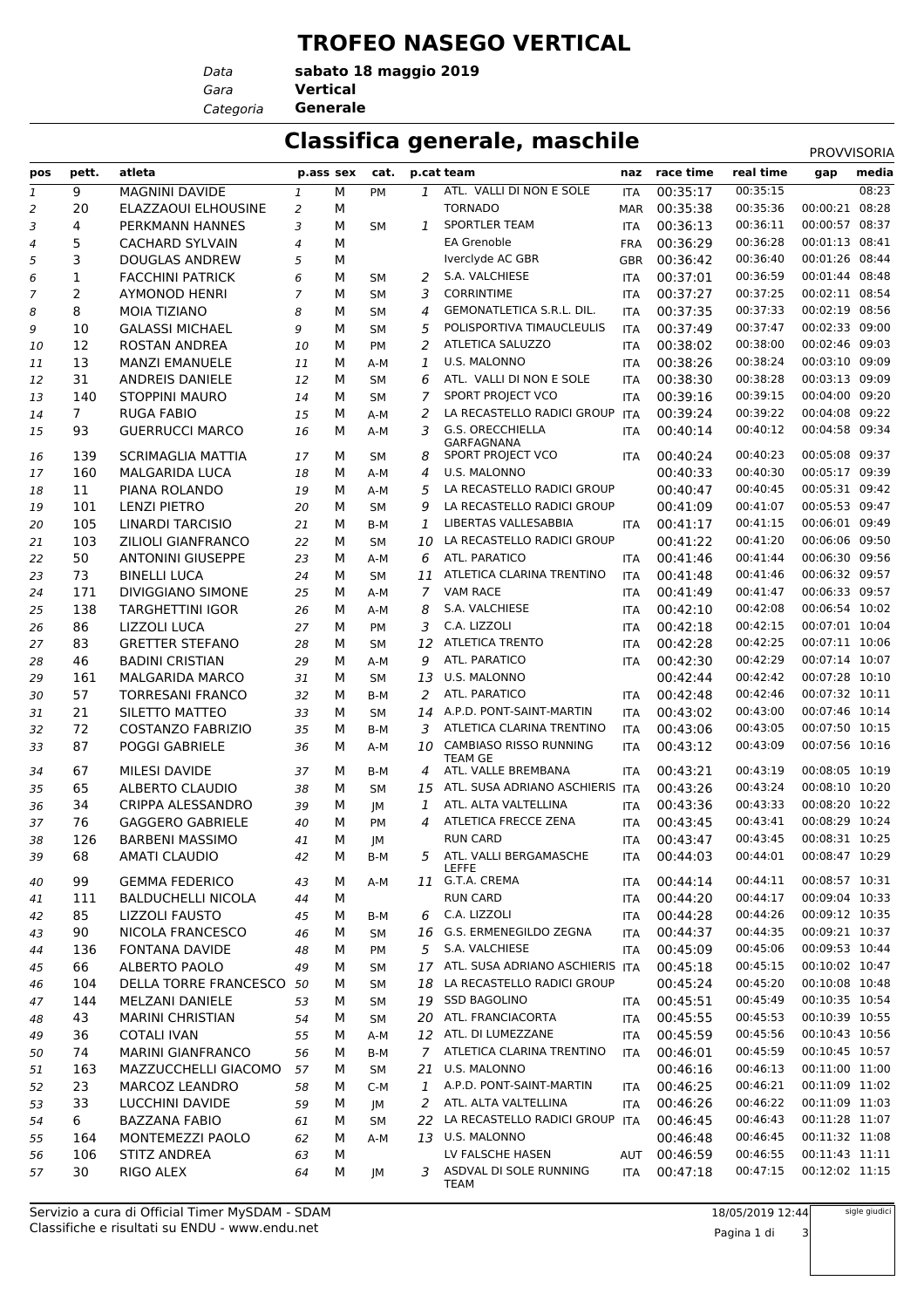## **Classifica generale, maschile** PROVVISORIA

| pos | pett. | atleta                      | p.ass sex |   | cat.      | p.cat team |                                   |            | race time | real time | gap            | media |
|-----|-------|-----------------------------|-----------|---|-----------|------------|-----------------------------------|------------|-----------|-----------|----------------|-------|
| 58  | 155   | CALUFETTI GIACOMO           | 65        | М | B-M       | 8          | U.S. MALONNO                      |            | 00:47:40  | 00:47:37  | 00:12:24 11:20 |       |
| 59  | 98    | <b>SURACE FRANCESCO</b>     | 66        | М | SM        | 23         | G.S.A. VALSESIA                   | <b>ITA</b> | 00:47:50  | 00:47:48  | 00:12:34 11:23 |       |
| 60  | 174   | <b>FRANCHI MANUEL</b>       | 68        | М | $A-M$     | 14         | NEW ATHLETICS SULZANO             | <b>ITA</b> | 00:47:54  | 00:47:50  | 00:12:38 11:24 |       |
| 61  | 135   | <b>BONDONI MAURIZIO</b>     | 69        | М | PM        | 6          | S.A. VALCHIESE                    | <b>ITA</b> | 00:47:58  | 00:47:55  | 00:12:42 11:25 |       |
| 62  | 116   | <b>MUTTI MAURIZIO</b>       | 71        | М |           |            | <b>RUN CARD</b>                   | <b>ITA</b> | 00:48:09  | 00:48:04  | 00:12:53 11:27 |       |
| 63  | 32    | PEDRAZZOLI FRANCESCO        | 72        | М | $A-M$     | 15         | ATL. ALTA VALTELLINA              | <b>ITA</b> | 00:48:15  | 00:48:11  | 00:12:59 11:29 |       |
| 64  | 117   | <b>ALBERTI MATTEO</b>       | 73        | М |           |            | <b>RUN CARD</b>                   | ITA        | 00:48:20  | 00:48:15  | 00:13:04 11:30 |       |
| 65  | 108   | <b>MASCIADRI STEFANO</b>    | 76        | М | B-M       | 9          | O.S.A. ORG.SPORTIVA ALPINISTI ITA |            | 00:48:35  | 00:48:31  | 00:13:18 11:33 |       |
| 66  | 39    | <b>MENGHINI ALBERTO</b>     | 77        | М | $A-M$     |            | 16 ATL. DI LUMEZZANE              | <b>ITA</b> | 00:48:39  | 00:48:36  | 00:13:23 11:34 |       |
| 67  | 112   | <b>BERTOCCHI SIMONE</b>     | 78        | М |           |            | Angolo Mountain Running           | <b>ITA</b> | 00:48:39  | 00:48:36  | 00:13:23 11:34 |       |
| 68  | 102   | <b>LUSSANA EMIL</b>         | 79        | М | SM        |            | 24 LA RECASTELLO RADICI GROUP     |            | 00:48:49  | 00:48:46  | 00:13:33 11:37 |       |
| 69  | 97    | <b>TAROCCO ROBERTO</b>      | 80        | м | B-M       | 10         | G.S.A. VALSESIA                   | <b>ITA</b> | 00:48:55  | 00:48:53  | 00:13:39 11:38 |       |
| 70  | 22    | <b>VECTION ILARIO</b>       | 81        | м | A-M       |            | 17 A.P.D. PONT-SAINT-MARTIN       | <b>ITA</b> | 00:49:05  | 00:49:02  | 00:13:49 11:41 |       |
| 71  | 47    | <b>GATTI ALBERTO</b>        | 82        | М | B-M       |            | 11 ATL. PARATICO                  | ITA        | 00:49:18  | 00:49:14  | 00:14:02 11:44 |       |
| 72  | 115   | <b>LONATI STEFANO</b>       | 83        | М |           |            | <b>RUN CARD</b>                   | <b>ITA</b> | 00:49:25  | 00:49:20  | 00:14:08 11:45 |       |
| 73  | 165   | <b>PAINI FAUSTO</b>         | 85        | М | A-M       | 18         | U.S. MALONNO                      |            | 00:49:35  | 00:49:30  | 00:14:19 11:48 |       |
| 74  | 80    | <b>GARZONI ETTORE</b>       | 87        | М | B-M       | 12         | ATLETICA PERTICA BASSA            | <b>ITA</b> | 00:49:43  | 00:49:39  | 00:14:27 11:50 |       |
| 75  | 94    | <b>BUGIANI GIACOMO</b>      | 88        | м | A-M       | 19         | <b>G.S. ORECCHIELLA</b>           | <b>ITA</b> | 00:49:59  | 00:49:57  | 00:14:43 11:53 |       |
|     |       |                             |           |   |           |            | GARFAGNANA                        |            |           |           |                |       |
| 76  | 96    | <b>GIUSTI DANIELE</b>       | 89        | М | B-M       |            | 13 G.S. ORECCHIELLA<br>GARFAGNANA | <b>ITA</b> | 00:50:34  | 00:50:32  | 00:15:17 12:02 |       |
| 77  | 100   | <b>BARONCHELLI FEDERICO</b> | 90        | м | <b>PM</b> | 7          | <b>GRUPPO SPORTIVO ALPINI</b>     | <b>ITA</b> | 00:50:39  | 00:50:36  | 00:15:23 12:03 |       |
|     |       |                             |           |   |           |            | SOVERE                            |            |           |           |                |       |
| 78  | 176   | <b>BACCHETTI CHRISTIAN</b>  | 91        | М | A-M       | 20         | ATLETICA PERTICA BASSA            | <b>ITA</b> | 00:51:15  | 00:51:11  | 00:15:58 12:11 |       |
| 79  | 35    | DE MARON ALBERTO            | 94        | М | JМ        | 4          | ATL. ALTA VALTELLINA              | ITA        | 00:51:28  | 00:51:24  | 00:16:11 12:15 |       |
| 80  | 77    | <b>BENDOTTI MICHAEL</b>     | 95        | М | A-M       | 21         | <b>ATLETICA LONATO</b>            | <b>ITA</b> | 00:51:29  | 00:51:24  | 00:16:13 12:15 |       |
| 81  | 92    | BULFERI BULFERETTI LUCA 96  |           | м | PM        | 8          | G.S. MONTEGARGNANO                | ITA        | 00:51:34  | 00:51:31  | 00:16:18 12:16 |       |
| 82  | 168   | PILONI MICHELE              | 97        | М | A-M       | 22         | U.S. MALONNO                      |            | 00:51:39  | 00:51:36  | 00:16:23 12:17 |       |
| 83  | 167   | PEDRETTI ALESSANDRO         | 98        | М | <b>SM</b> | 25         | U.S. MALONNO                      |            | 00:51:50  | 00:51:46  | 00:16:34 12:20 |       |
| 84  | 53    | <b>BARONI ANTONIO</b>       | 100       | м | $C-M$     | 2          | ATL. PARATICO                     | <b>ITA</b> | 00:51:58  | 00:51:56  | 00:16:42 12:22 |       |
| 85  | 88    | <b>TIRALI MANUEL</b>        | 101       | м | A-M       | 23         | <b>F.O.RUNNING TEAM</b>           | <b>ITA</b> | 00:52:01  | 00:51:58  | 00:16:45 12:22 |       |
| 86  | 42    | <b>ZANOTTI GIUSEPPE</b>     | 102       | М | $A-M$     | 24         | ATL. FRANCIACORTA                 | <b>ITA</b> | 00:52:07  | 00:52:04  | 00:16:51 12:24 |       |
| 87  | 79    | <b>GABUSI MASSIMO</b>       | 103       | М | $A-M$     | 25         | ATLETICA PERTICA BASSA            | ITA        | 00:52:09  | 00:52:04  | 00:16:53 12:24 |       |
| 88  | 166   | PASINETTI RENATO            | 104       | м | $A-M$     | 26         | U.S. MALONNO                      |            | 00:52:12  | 00:52:08  | 00:16:56 12:25 |       |
| 89  | 177   | PIALORSI EMILIANO           | 107       | М | $A-M$     | 27         | ATLETICA PERTICA BASSA            | <b>ITA</b> | 00:52:21  | 00:52:16  | 00:17:04 12:27 |       |
| 90  | 82    | <b>GIORI PAOLO</b>          | 108       | м | A-M       | 28         | ATLETICA PERTICA BASSA            | <b>ITA</b> | 00:52:21  | 00:52:16  | 00:17:05 12:27 |       |
| 91  | 169   | <b>SALVADORI MAURO</b>      | 109       | м | B-M       |            | 14 U.S. MALONNO                   |            | 00:52:52  | 00:52:49  | 00:17:36 12:35 |       |
| 92  | 156   | <b>INVERNIZZI PAOLO</b>     | 110       | М | B-M       | 15         | U.S. MALONNO                      |            | 00:52:55  | 00:52:52  | 00:17:39 12:35 |       |
| 93  | 84    | <b>NESTICO' GIAN BRUNO</b>  | 111       | М | $A-M$     | 29         | <b>BERGAMO STARS ATLETICA</b>     | <b>ITA</b> | 00:52:57  | 00:52:55  | 00:17:41 12:36 |       |
| 94  | 119   | <b>CAVAGNINI DANIELE</b>    | 112       | М |           |            | <b>RUN CARD</b>                   | <b>ITA</b> | 00:53:08  | 00:53:03  | 00:17:52 12:39 |       |
| 95  | 170   | <b>VAIRA VITTORIO</b>       | 113       | М | $A-M$     | 30         | U.S. MALONNO                      |            | 00:53:21  | 00:53:18  | 00:18:05 12:41 |       |
| 96  | 26    | <b>TACCONI CRISTIAN</b>     | 114       | М | A-M       |            | 31 A.S.D. SAN FILIPPO RUNNERS     | ITA        | 00:53:23  | 00:53:19  | 00:18:07 12:42 |       |
| 97  | 110   | PIZZINI MATTIA              | 115       | м | SM        |            | 26 POL. ALBOSAGGIA                | ITA        | 00:53:33  | 00:53:30  | 00:18:17 12:44 |       |
| 98  | 81    | <b>RICCI GIANLUCA</b>       | 116       | М | A-M       | 32         | ATLETICA PERTICA BASSA            | ITA        | 00:53:47  | 00:53:43  | 00:18:31 12:48 |       |
| 99  | 132   | FONTANA GIANPAOLO           | 117       | М | B-M       | 16         | S.A. VALCHIESE                    | ITA        | 00:53:48  | 00:53:42  | 00:18:32 12:48 |       |
| 100 | 130   | <b>MANGILI FLAVIO</b>       | 118       | м | $C-M$     | 3          | <b>RUNNERS BERGAMO</b>            | ITA        | 00:53:51  | 00:53:49  | 00:18:35 12:49 |       |
| 101 | 121   | <b>BUGATTI STEFANO</b>      | 119       | М |           |            | <b>RUN CARD</b>                   | ITA        | 00:54:01  | 00:53:56  | 00:18:45 12:51 |       |
| 102 | 29    | PORO MARCHETTI RENATO 120   |           | м | $C-M$     | 4          | ASD TEAM PERETTI                  | ITA        | 00:54:13  | 00:54:09  | 00:18:57 12:54 |       |
| 103 | 153   | <b>BIANCHI MARCO</b>        | 121       | м | A-M       |            | 33 U.S. MALONNO                   |            | 00:54:15  | 00:54:10  | 00:18:59 12:54 |       |
| 104 | 127   | <b>GABUSI EUGENIO</b>       | 123       | м |           |            | <b>RUN CARD</b>                   | ITA        | 00:54:52  | 00:54:46  | 00:19:36 13:03 |       |
| 105 | 61    | LOMBARDI LUCA               | 124       | М | A-M       |            | 34 ATL. REBO GUSSAGO              |            | 00:54:54  | 00:54:51  | 00:19:38 13:04 |       |
| 106 | 133   | FRANCESCHETTI OMAR          | 126       | м | SM        |            | 27 S.A. VALCHIESE                 | ITA        | 00:55:02  | 00:54:56  | 00:19:46 13:06 |       |
| 107 | 91    | <b>NOLLI MAURO CESARE</b>   | 130       | м | A-M       |            | 35 G.S. MONTEGARGNANO             | ITA        | 00:55:41  | 00:55:38  | 00:20:25 13:15 |       |
| 108 | 27    | <b>ACCHIARDI ENRICO</b>     | 132       | м | $C-M$     |            | 5 A.S.D.DRAGONERO                 | ITA        | 00:55:43  | 00:55:41  | 00:20:27 13:15 |       |
| 109 | 146   | <b>SCALVINI GIORGIO</b>     | 135       | м | B-M       | 17         | <b>SSD BAGOLINO</b>               | ITA        | 00:56:21  | 00:56:15  | 00:21:05 13:24 |       |
| 110 | 54    | <b>BERTAZZOLI MARCO</b>     | 136       | М | A-M       |            | 36 ATL. PARATICO                  | ITA        | 00:56:29  | 00:56:26  | 00:21:13 13:26 |       |
| 111 | 75    | <b>AQUINO GABRIEL</b>       | 138       | м | SΜ        |            | 28 ATLETICA CLARINA TRENTINO      | ITA        | 00:56:42  | 00:56:36  | 00:21:26 13:29 |       |
| 112 | 71    | <b>VANINI ROMANO</b>        | 139       | м | B-M       | 18         | ATL. VERBANO                      | ITA        | 00:56:50  | 00:56:46  | 00:21:34 13:31 |       |
| 113 | 173   | <b>BONOMINI CRISTIAN</b>    | 140       | М | A-M       |            | 37 S.A. VALCHIESE                 | ITA        | 00:57:00  | 00:56:54  | 00:21:43 13:34 |       |
| 114 | 95    | MOGGIA GIANNI               | 141       | м | B-M       | 19         | G.S. ORECCHIELLA                  | ITA        | 00:57:13  | 00:57:10  | 00:21:57 13:37 |       |
| 115 | 159   | MAFFESSOLI MASSIMO          | 142       | м | A-M       | 38         | GARFAGNANA<br>U.S. MALONNO        |            | 00:57:21  | 00:57:17  | 00:22:05 13:39 |       |
| 116 | 141   | POZZI LUCA                  | 144       | м | A-M       |            | 39 SPORTING CLUB LIVIGNO          | ITA        | 00:57:59  | 00:57:54  | 00:22:43 13:48 |       |
| 117 | 124   | MELERA SACHA                | 146       | м |           |            | <b>RUN CARD</b>                   | SUI        | 00:58:18  | 00:58:13  | 00:23:01 13:52 |       |
| 118 | 125   | AMBROSINI MANUELE           | 147       | М |           |            | <b>RUN CARD</b>                   | SUI        | 00:58:19  | 00:58:14  | 00:23:03 13:52 |       |
| 119 | 51    | <b>BAIGUINI ANDREA</b>      | 148       | м | A-M       | 40         | ATL. PARATICO                     | ITA        | 00:58:27  | 00:58:21  | 00:23:11 13:54 |       |
| 120 | 62    | SALVADORI TIZIANO           | 149       | м | B-M       |            | 20 ATL. REBO GUSSAGO              |            | 00:58:35  | 00:58:32  | 00:23:19 13:56 |       |
|     |       |                             |           |   |           |            |                                   |            |           |           |                |       |

Classifiche e risultati su ENDU - www.endu.net Servizio a cura di Official Timer MySDAM - SDAM 18/05/2019 12:44

Pagina 2 di 3

sigle giudici